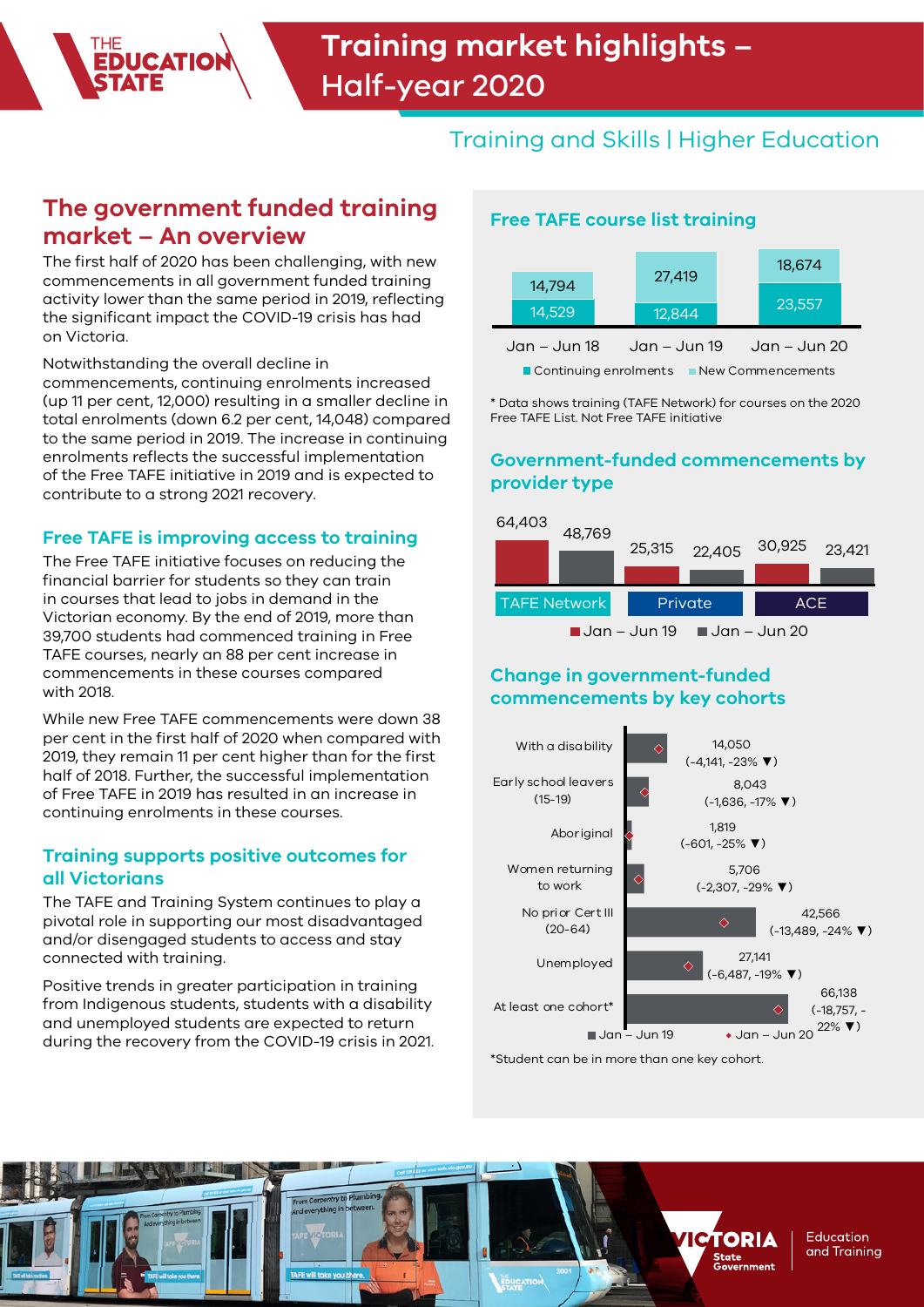## **Delivering high quality training that is strongly aligned to jobs**

The *Skills First* reforms continue to better align VET delivery to Government priority areas.

However, due to COVID-19 restrictions, in the first half of 2020 there has been an overall decline of 20 per cent in new commencements in courses aligned to at least one Government priority area, compared to the same time in 2019.

In particular, new commencements in courses on the Free TAFE for Priority Courses List related to training the Family Violence workforce have been affected; and the decline in new apprenticeships and high-value traineeships has been impacted by a contraction in employment and a reduction in the availability of work placement opportunities due to the pandemic restrictions.

The *Skills First* reforms are helping refocus skills development towards better meeting the Victorian economy's workforce needs. The top four industries by commencements are in the Health Care and Social Assistance, Construction, Professional, Scientific and Technical Services, and Education and Training sectors. Enrolments in courses aligned to these four industry sectors accounted for 63 per cent of industry aligned commencements in the January to June 2020 period. In all four industries, the TAFE Network continues to play a leading role in provision.

### **Work is progressing to recover from the COVID-19 crisis and maintain the momentum under** *Skills First*

The TAFE and Training sector has a critical role in supporting Victorians to re-skill and upskill and drive economic recovery in the post-COVID-19 economy.

The Skills for Economic Recovery package as well as other Government initiatives will make it easier for people with pre-existing qualifications to retrain and improve access to training for Victorians impacted by coronavirus, particularly women and young people. This includes the Course in Introduction to the NDIS (skill set), as well as \$3.9 million for an additional 11,000 places in accredited short courses and skill sets in construction across TAFE and industryowned Registered Training Organisations until June 2021. The new JobTrainer Fund will also support an additional 50,000 training places across Victoria.

## **Government-funded commencements in government priority areas\***



\* See data notes for further detail of government priority areas

## **Government-funded commencements by regions**



### **Top 4 industry areas for governmentfunded commencements, Jan-Jun 20**